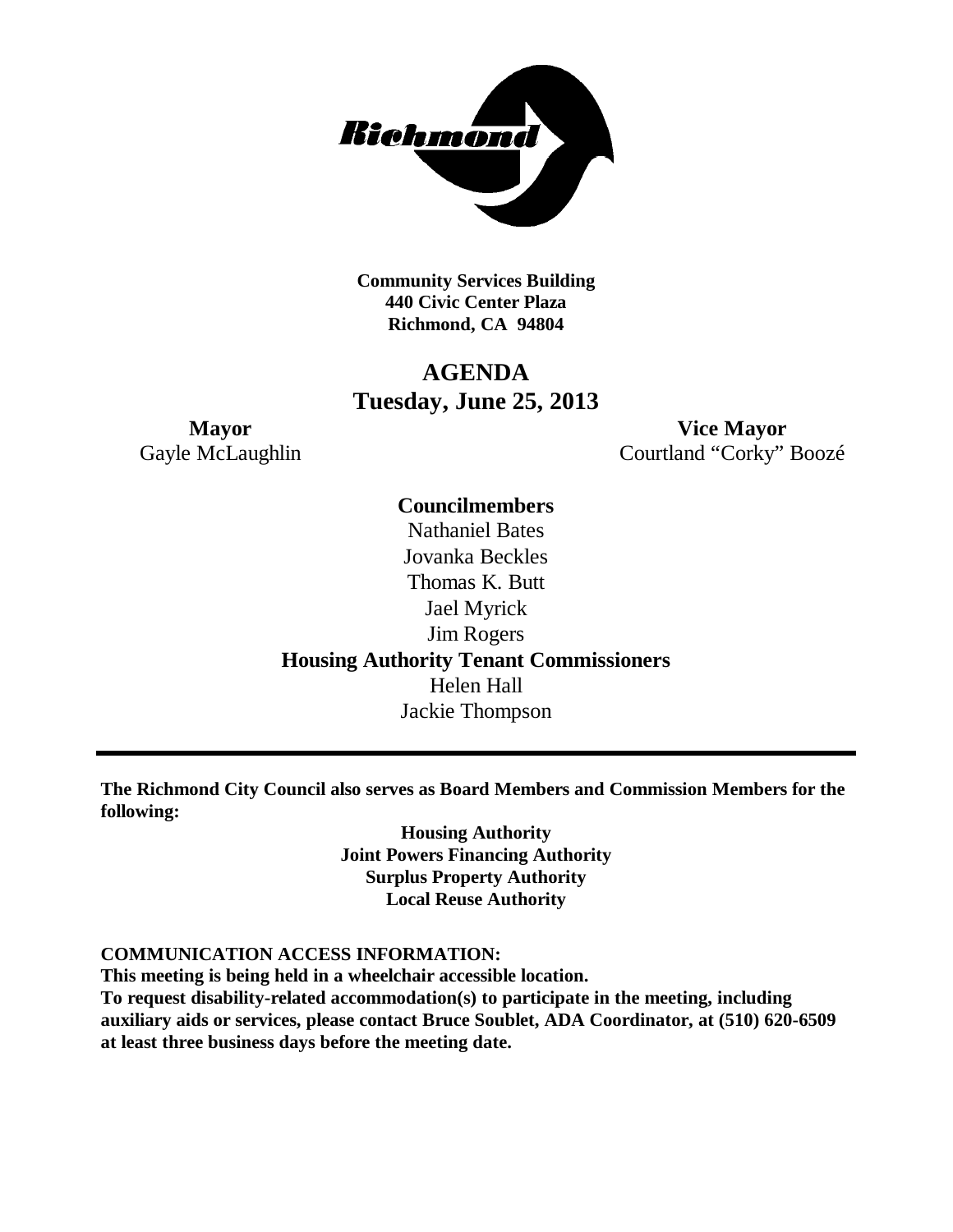# **MEETING PROCEDURES**

The City of Richmond encourages community participation at its City Council meetings and has established procedures that are intended to accommodate public input in a timely and time-sensitive way. As a courtesy to all members of the public who wish to participate in City Council meetings, please observe the following procedures:

**PUBLIC COMMENT ON AGENDA ITEMS:** Anyone who desires to address the City Council on items appearing on the agenda must complete and file a pink speaker's card with the City Clerk **prior** to the City Council's consideration of the item. Once the City Clerk has announced the item and discussion has commenced, no person shall be permitted to speak on the item other than those persons who have submitted their names to the City Clerk. Your name will be called when the item is announced for discussion. **Each speaker will be allowed TWO (2) MINUTES to address the City Council on NON-PUBLIC HEARING items listed on the agenda.**

**OPEN FORUM FOR PUBLIC COMMENT:** Individuals who would like to address the City Council on matters not listed on the agenda or on **Presentations, Proclamations and Commendations, Report from the City Attorney, or Reports of Officers** may do so under Open Forum. All speakers must complete and file a pink speaker's card with the City Clerk **prior** to the commencement of Open Forum. **The amount of time allotted to individual speakers shall be determined based on the number of persons requesting to speak during this item. The time allocation for each speaker will be as follows: 15 or fewer speakers, a maximum of 2 minutes; 16 to 24 speakers, a maximum of 1 and one-half minutes; and 25 or more speakers, a maximum of 1 minute.**

## **SPEAKERS ARE REQUESTED TO OCCUPY THE RESERVED SEATS IN THE FRONT ROW BEHIND THE SPEAKER'S PODIUM AS THEIR NAME IS ANNOUNCED BY THE CITY CLERK.**

**CONSENT CALENDAR:** Consent Calendar items are considered routine and will be enacted, approved or adopted by one motion unless a request for removal for discussion or explanation is received from the audience or the City Council. A member of the audience requesting to remove an item from the Consent Calendar must complete and file a speaker's card with the City Clerk **prior to the City Council's consideration of Agenda Review.** An item removed from the Consent Calendar may be placed anywhere on the agenda following the City Council's agenda review.

Any law enforcement officer on duty or whose service is commanded by the presiding officer shall be Sergeant-at-Arms of the Council meetings. He/she, or they, shall carry out all orders and instructions given by the presiding officer for the purpose of maintaining order and decorum at the Council meetings (City Council Rules of Procedure and Order Section III F, RMC Section 2.12.030).

**\*\*\*\*\*\*\*\*\*\*\*\*\*\*\*\*\*\*\*\*\*\*\*\*\*\*\*\*\*\*\*\*\*\*\*\*\*\*\*\*\*\*\*\*\*\*\*\*\*\*\*\*\*\*\*\*\*\***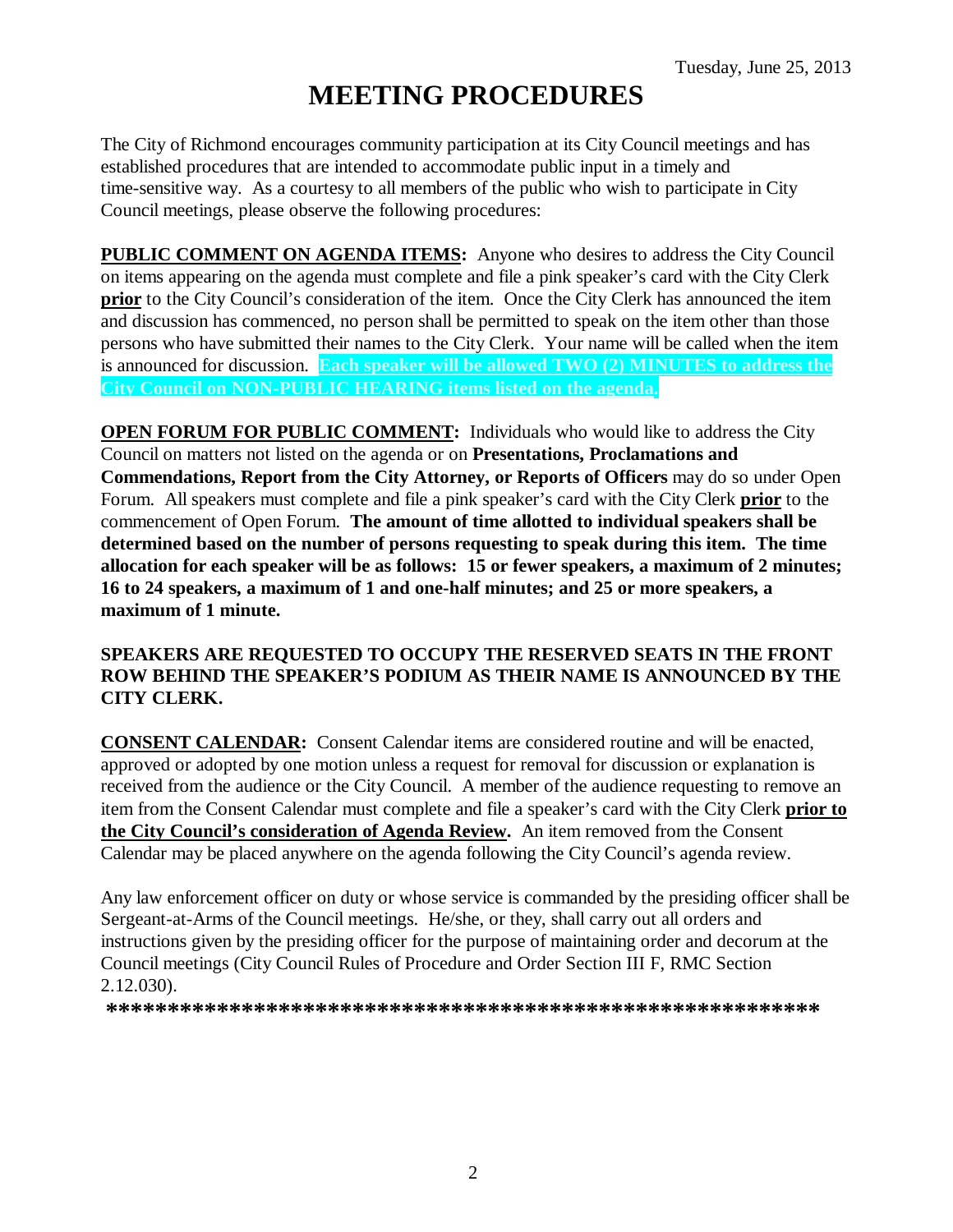# **EVENING OPEN SESSION**

5:30 p.m.

# **A. ROLL CALL**

# **B. PUBLIC COMMENT**

## **C. ADJOURN TO CLOSED SESSION**

# **CLOSED SESSION**

Shimada Room of the Community Services Building

# **A. CITY COUNCIL**

### **A-1.** CONFERENCE WITH LABOR NEGOTIATORS (Government Code Section 54957.6):

Agency designated representatives: Bill Lindsay, Jack Hughes, Michael Banks, Lisa Stephenson, and Bruce Soublet Employee organization: International Association of Fire Fighters (IAFF), Local 188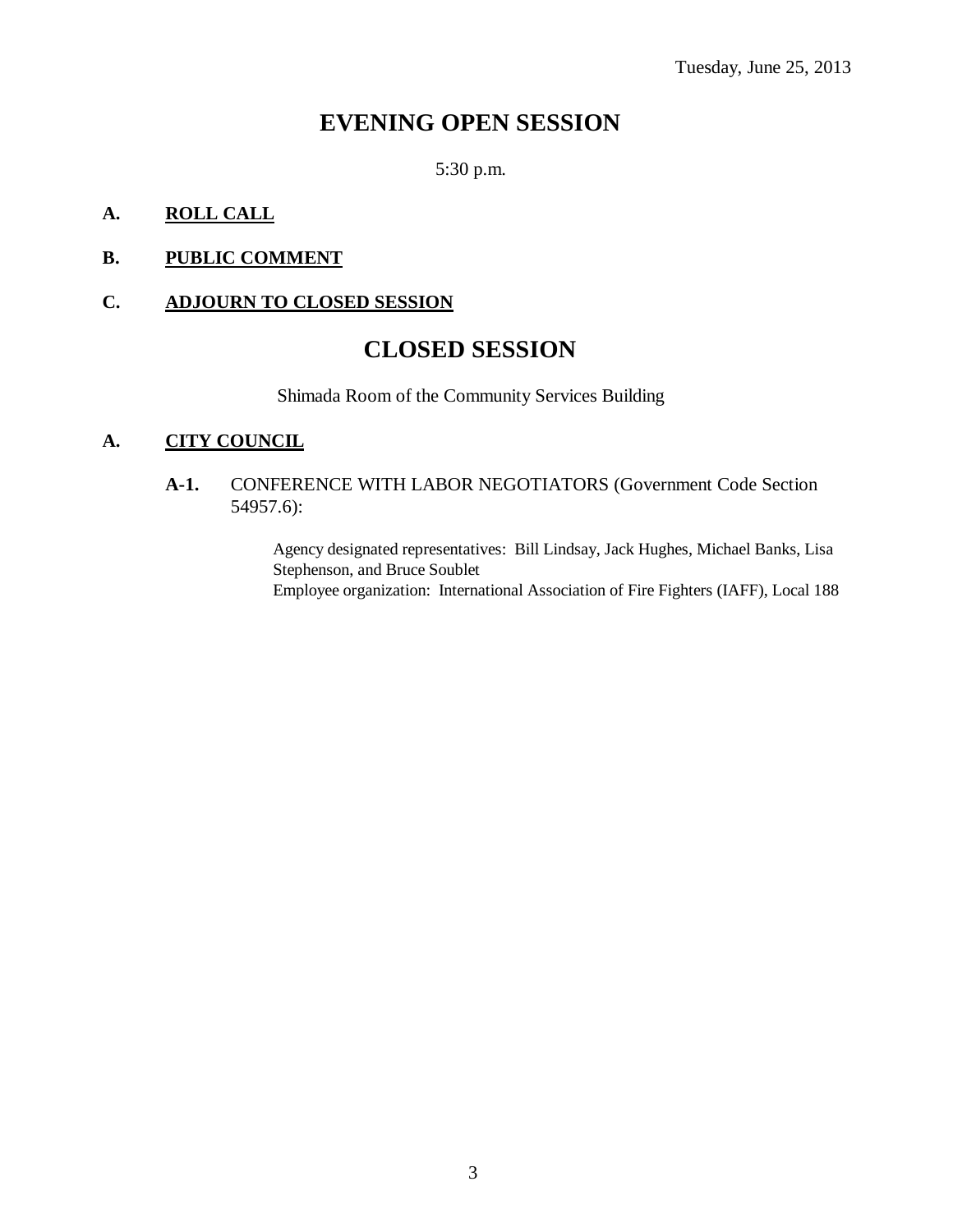# **SPECIAL MEETING OF THE RICHMOND HOUSING AUTHORITY**

6:25 p.m.

- **A. PLEDGE TO THE FLAG**
- **B. ROLL CALL**
- **C. STATEMENT OF CONFLICT OF INTEREST**
- **D. OPEN FORUM FOR PUBLIC COMMENT**
- **E. AGENDA REVIEW**

#### **F. HOUSING AUTHORITY CONSENT CALENDAR**

**F-1.** ADOPT a resolution approving the Housing Authority's Fiscal Year 2013-2014 Operating Budget in the amount of \$26,232,571 estimated revenues, with total proposed expenditures of \$26,172,284 - Housing Authority (Tim Jones 621- 1310).

#### **G. ADJOURNMENT**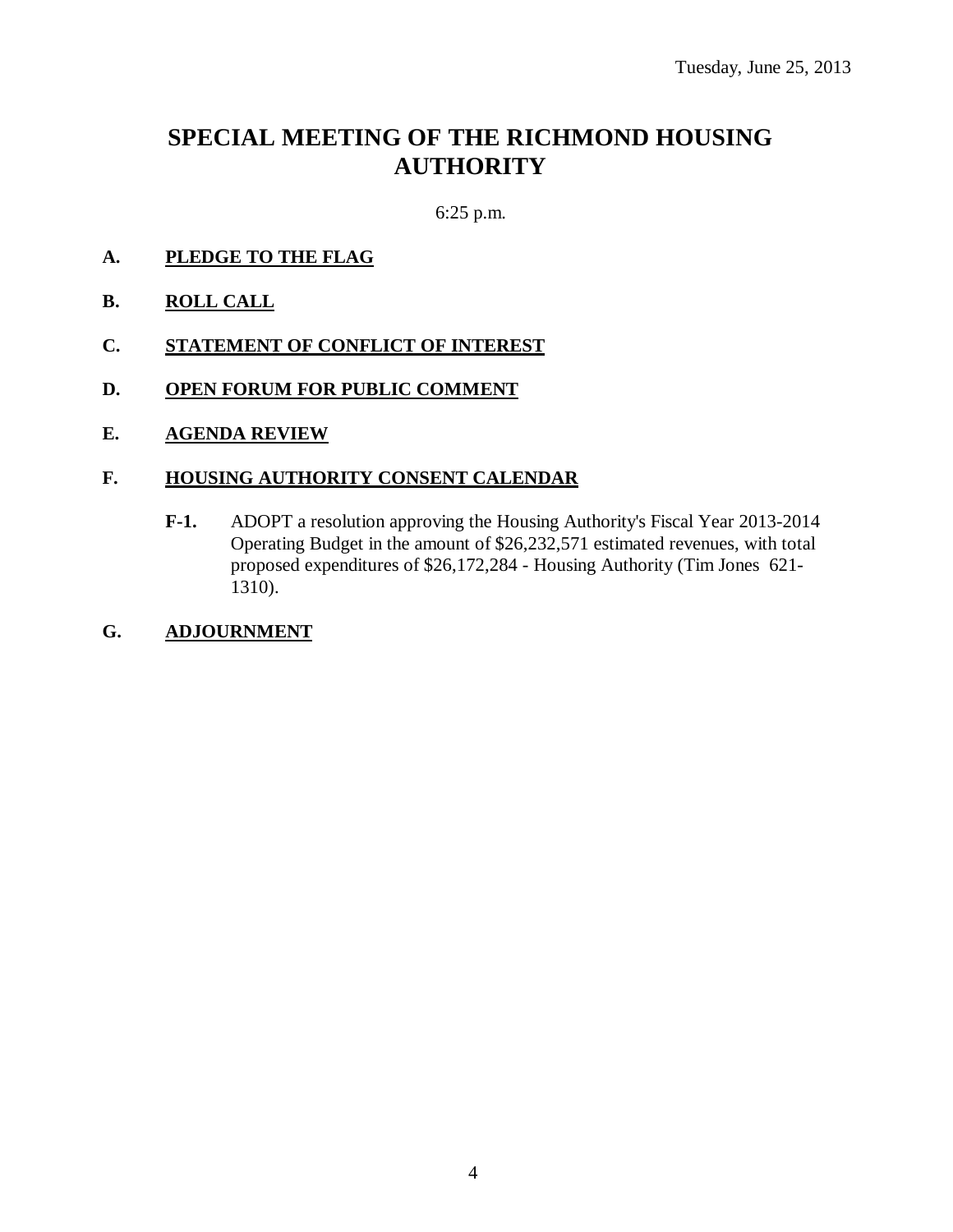# **SPECIAL MEETING OF THE RICHMOND CITY COUNCIL**

6:30 p.m.

#### **A. PLEDGE TO THE FLAG**

#### **B. ROLL CALL**

#### **C. STATEMENT OF CONFLICT OF INTEREST**

#### **D. AGENDA REVIEW**

#### **E. PRESENTATIONS, PROCLAMATIONS, AND COMMENDATIONS**

- **E-1.** PRESENTATION of the 2013 TECHS All Star Reading is Fun Club certificates of accomplishment - Mayor McLaughlin (620-6503)**. This item was continued from the June 11, 2013, meeting.**
- **E-2.** PROCLAMATION welcoming the Whole Foods Distribution Warehouse to the City of Richmond - Mayor McLaughlin (620-6503) and Vice Mayor Boozé (620- 6593).
- **E-3.** PROCLAMATION recognizing June 2013 as LGBTQQ Lesbian Gay Bi-Sexual Transgender Queer and Questioning - Pride Month in the City of Richmond, and honoring all members of the LGBTQQ community who reside in Richmond - Mayor McLaughlin (620-6503) and Councilmember Beckles (620-6581).

### **F. REPORT FROM THE CITY ATTORNEY OF FINAL DECISIONS MADE AND NON-CONFIDENTIAL DISCUSSIONS HELD DURING CLOSED SESSION**

#### **G. OPEN FORUM FOR PUBLIC COMMENT**

#### **H. CITY COUNCIL CONSENT CALENDAR**

- **H-1.** ESTABLISH a personnel committee made up of two Councilmembers to review the performance of at-will City of Richmond employees, and APPROVE the appointment of Councilmember Tom Butt and Councilmember Nat Bates - Mayor's Office (Mayor McLaughlin 620-6503).
- **H-2.** REAFFIRM the two-person City Council committee in regard to Chevron-related issues of the City of Richmond, and REAPPROVE the appointment of Mayor McLaughlin and Councilmember Butt - Mayor's Office (Mayor McLaughlin 620- 6503).